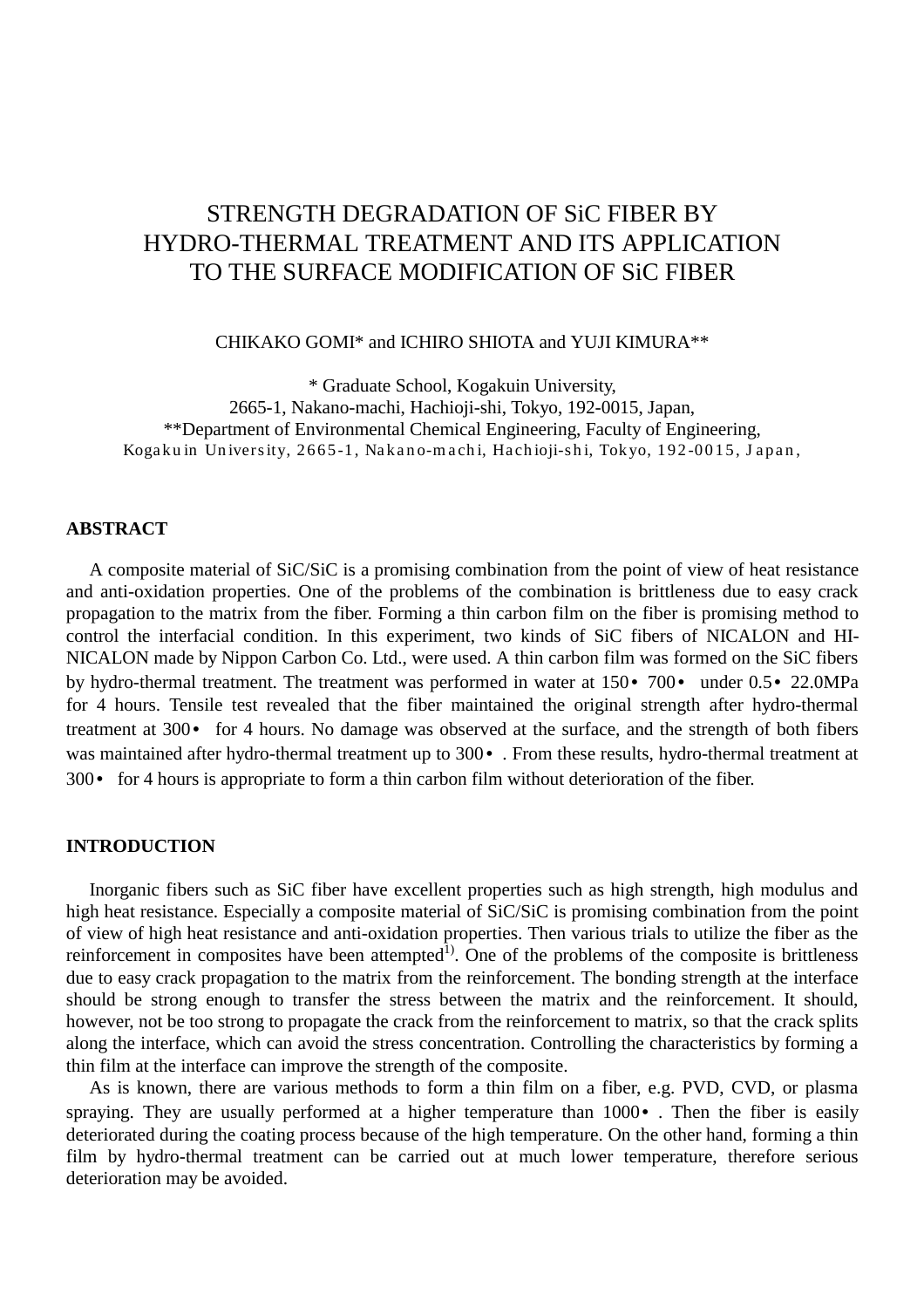## **EXPERIMENTAL PROCEDURES**

 In this experiment, two kinds of SiC fibers, NICALON and HI-NICALON, made by Nippon Carbon Co.Ltd., were used as the fibers. The properties of the as-received fibers are listed in Table 1.

| Property                       | <b>HI-NICALON</b> | <b>NICALON</b>  |
|--------------------------------|-------------------|-----------------|
| Fiber diameter $(\text{im})$   | 14                | 14              |
| Number of filament (fil./yarn) | 500               | 500             |
| Tex $(g/1000m)$                | 200               | 210             |
| Tensile strength (GPa)         | 2.8               | 3.0             |
| Tensile modulus (GPa)          | 270               | 220             |
| Elongation $(\%)$              | 1.0               | 1.4             |
| Density $(g/cm3)$              | 2.74              | 2.55            |
| Specific resistively (ohm-cm)  | 1.4               | $103 \cdot 104$ |
| composition<br>Chemical        | 62.4              | 56.6            |
| $Si(wt.\%)$                    |                   |                 |
| $C(wt.\%)$                     | 37.1              | 31.7            |
| $O(wt.\%)$                     | 0.5               | 11.7            |

**TABLE 1 Typical Properties of the low oxygen SiC fiber**

 A thin carbon film was formed on the SiC fibers by hydro-thermal treatment. The instrument was the THP-AII type made by Nikkiso Co. Ltd., which had a test tube. 10 yarns of 7cm in length were set in the test tube. The test tube was filled with pure water. The treatment was performed in water at 150• 700• under 22.0MPa for 4 hours.

 Strength of the single fiber before and after treatment was examined. The diameter of a fiber was determined by using He-Ne laser. Diffraction fringe was observed by applying the laser to the fiber on a cardboard mount. The diameter of the fiber(d) was precisely determined from the wave length of the laser(ë=633nm), distance between the diffraction fringes(ä) and the distance from the fiber to the screen(s) as follows:

#### d=2ës/ä (1)

 The load was detected when the fiber was fractured. The strength was determined from the load and the cross sectional area from "d". 30 fibers were examined for each condition<sup>2)</sup>.

Observation of the surface was performed by FE-SEM, EDX, XRD and Raman spectroscopy. **RESURTS AND DISCUSSION**

 The surface or the fiber was investigated by FE-SEM. Figure 1(a)(b) shows the morphology of NICALON and HI-NICALON after treated at 150 $\cdot$  for 4 hours. Trace of size surface conditioner was remained on the surface of both of the fibers. PVA was used as the size for both fibers, which decompose at 200• . Then treatment at 150• was too low to decompose completely.



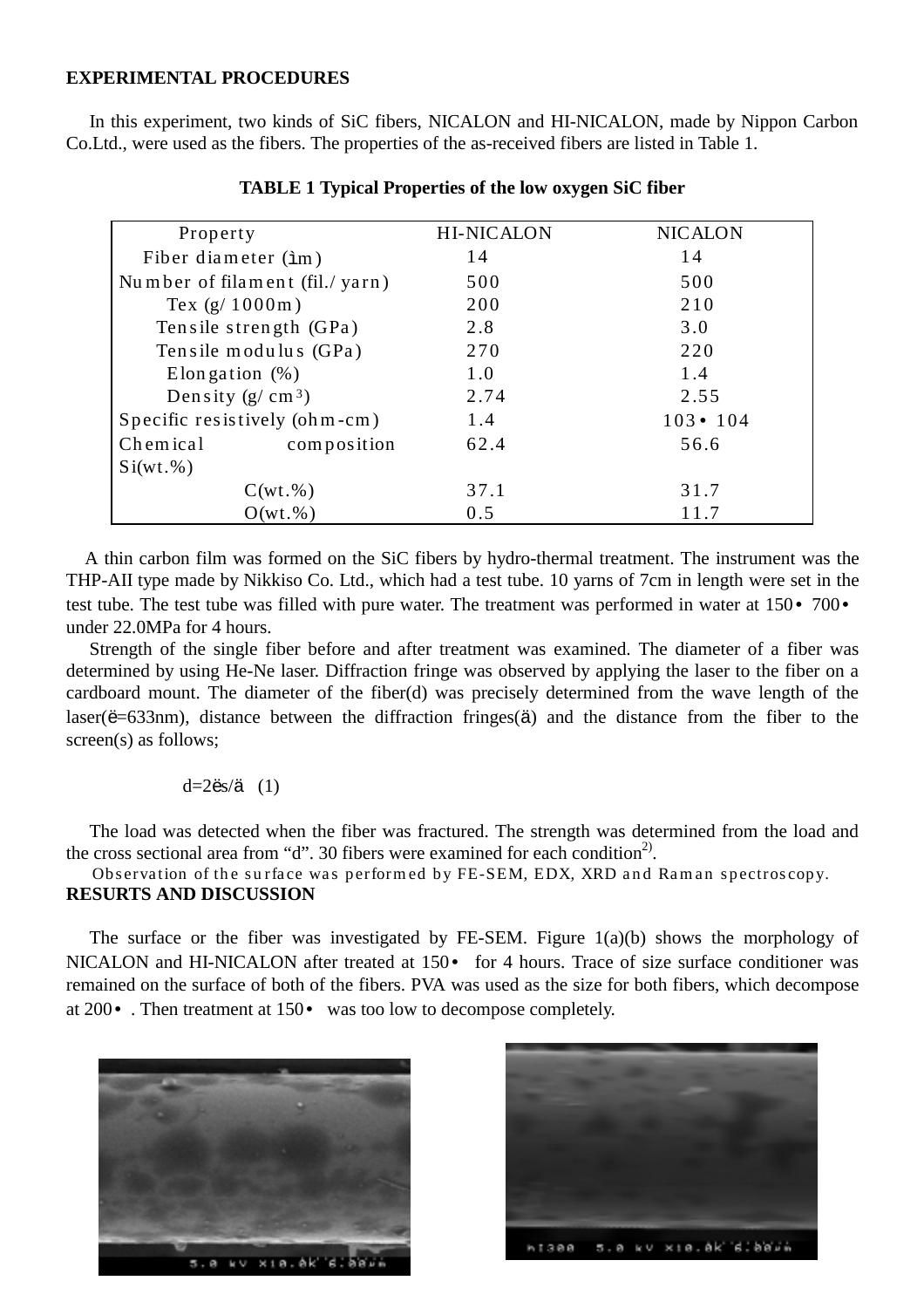# (a) NICALON (b) HI-NICALON **Figure 1 FE-SEM photographs of the surface of SiC NICALON (a) and HI-NICALON (b) fiber, hydro-thermally treated at 150• for 4hours.**

On the other hand, both fibers, NICALON and HI-NICALON, showed the smooth surface without size as shown in Figure 2(a)(b). When the treatment temperature was elevated to  $500\bullet$ , foreign material or damage by corrosion was confirmed on the part of the surface, though photos are not shown hereafter. Projections or serious damage by corrosion were observed on both fiber after treatment at 700 $\cdot$ .





(a) NICALON (b) HI-NICALON **Figure 2 FE-SEM photographs of the surface of SiC NICALON (a) and HI-NICALON (b) fiber, hydro-thermally treated at 300• for 4hours.**

 Compositional analysis was performed by EDX to determine the carbon film on the surface. In the case of HI-NICALON, the concentration of carbon on the surface after treatment at 300• was 2 times higher than as-received fiber. The concentration of carbon decreased, when treatment was performed at 500• .

 In the case of NICALON, the carbon concentration increased after treatment at every temperature. The carbon concentration after treatment at 700• was lower than the others and oxygen concentration was higher. This result implies the fiber was oxidized at 700 $\cdot$ .

 X-ray profiles of NICALON and HI-NICALON after treatment are shown in Figure 3. Three peaks, (111), (220) and (311) of SiC are clearly seen in the figure. The peaks of the Hi-NICALON were higher and narrower than NICALON, which means the HI-NICALON was more highly crystallized. Generally speaking, highly crystallized material, such as HI-NICALON, has low reactivity, so it is preferable as the reinforcement for elevated temperature use. The thickness of carbon layer, however, should be very thin, as the peak of carbon was not observed in the profiles.

SiC: Moissanite-3C SiC: Moissanite-3C



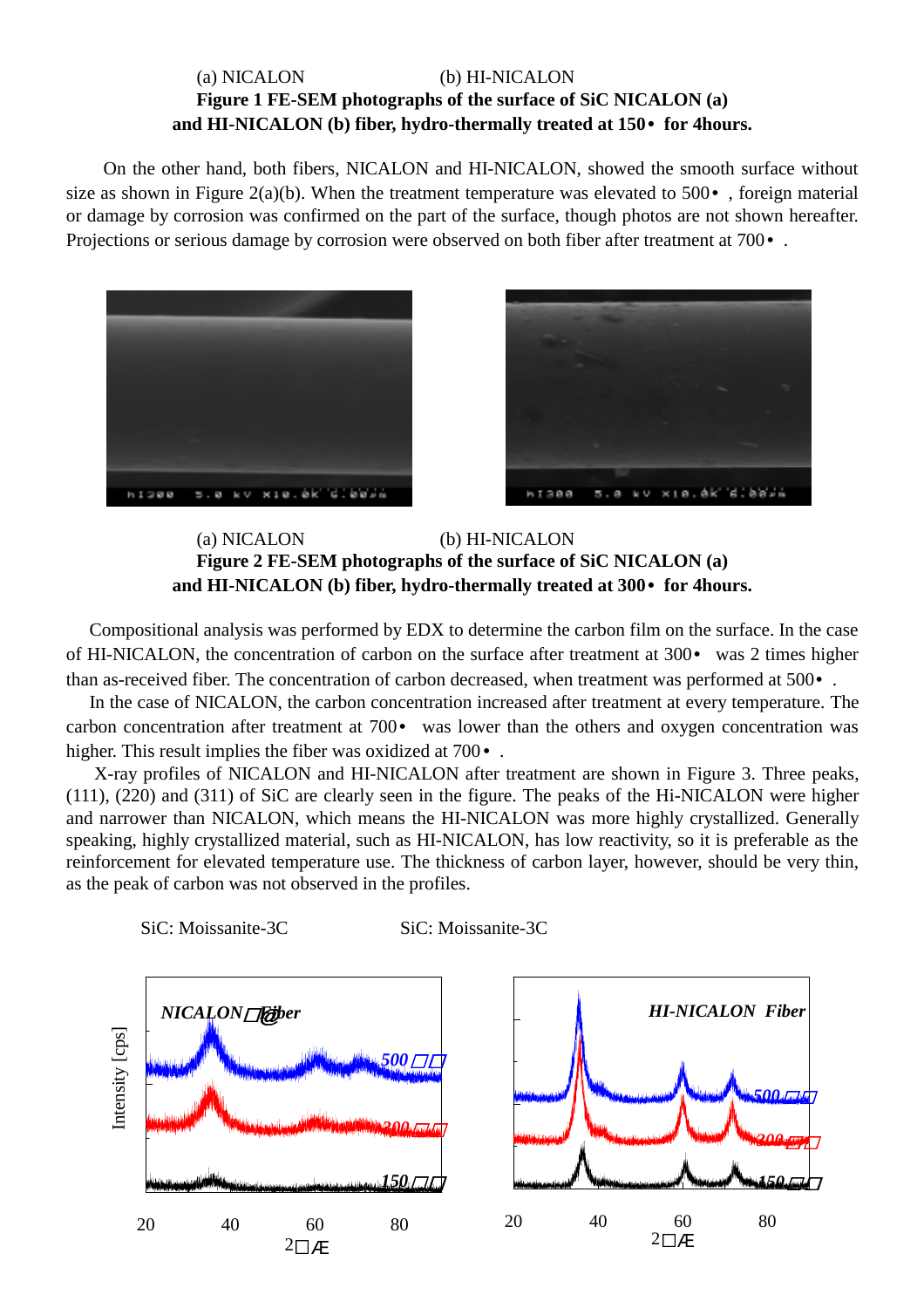**Figure 3 Results of XRD analysis Figure 4 Results of Raman analysis**



Figure 4 shows the results of Raman spectroscopy

of both fibers before and after treatment. Raman bands of carbon are  $1580 \text{cm}^{-1}$  of sp<sup>2</sup> for graphite and 1322 cm<sup>-1</sup> of sp<sup>2</sup> for diamond. Both of them are very sharp. When disorder of the atomic array of graphite or diamond becomes higher, another Raman band(G-band) of 1335 cm<sup>-1</sup> appears besides 1580cm<sup>-1</sup> of Dband. In the case of amorphous carbon, the peak of profile of Raman spectroscopy becomes weak and broad. The distance between two peaks increases with increasing the disorder.

 In this experiment, wavelength of 514.5nm of Ar laser was used. Observation was carried out to detect the surface of less than 10nm in depth of the fiber. Results are shown in Figure 4. As is shown, the peak for treated samples were higher than as-received fiber. It shows the carbon film was formed on the fiber by the treatment. Though the film is too thin to be observed by SEM, both results of EDX and Raman spectroscopy agree well with each other, and show the existence of carbon film.

 The strength of NICALON was higher than HI-NICALON before the treatment. On the contrary, modulus of HI-NICALON was higher than of NICALON. Degradation of SiC fiber in hydro-thermal process was investigated by tensile test. Figure 5 show the results of treatment temperature dependence of tensile strength of the fibers. Average tensile strength was 1.54GPa for as-received of NICALON fiber and 2.12GPa for HI-NICALON. The strength of HI-NICALON is approximately 30% higher than the others.

The strength of NICALON was 1.60GPa after treated at 300 $\cdot$ , which was the same level as the asreceived fiber. When the temperature increased to 500• the strength decreased to 1.05GPa after treatment, which was 35% less than the fiber treated at 300• .

In the case of HI-NICALON, the strength decreased to 1.82GPa after treated at 300 $\cdot$ , which is slightly lower than the as-received fiber. The strength was 1.91GPa after treated at 500• , which is the same level as the fiber after treated at 300 $\cdot$ .

 After all, the carbon film was formed by hydro-thermal treatment at 300• , and both fibers maintain the strength after the treatment at that temperature.